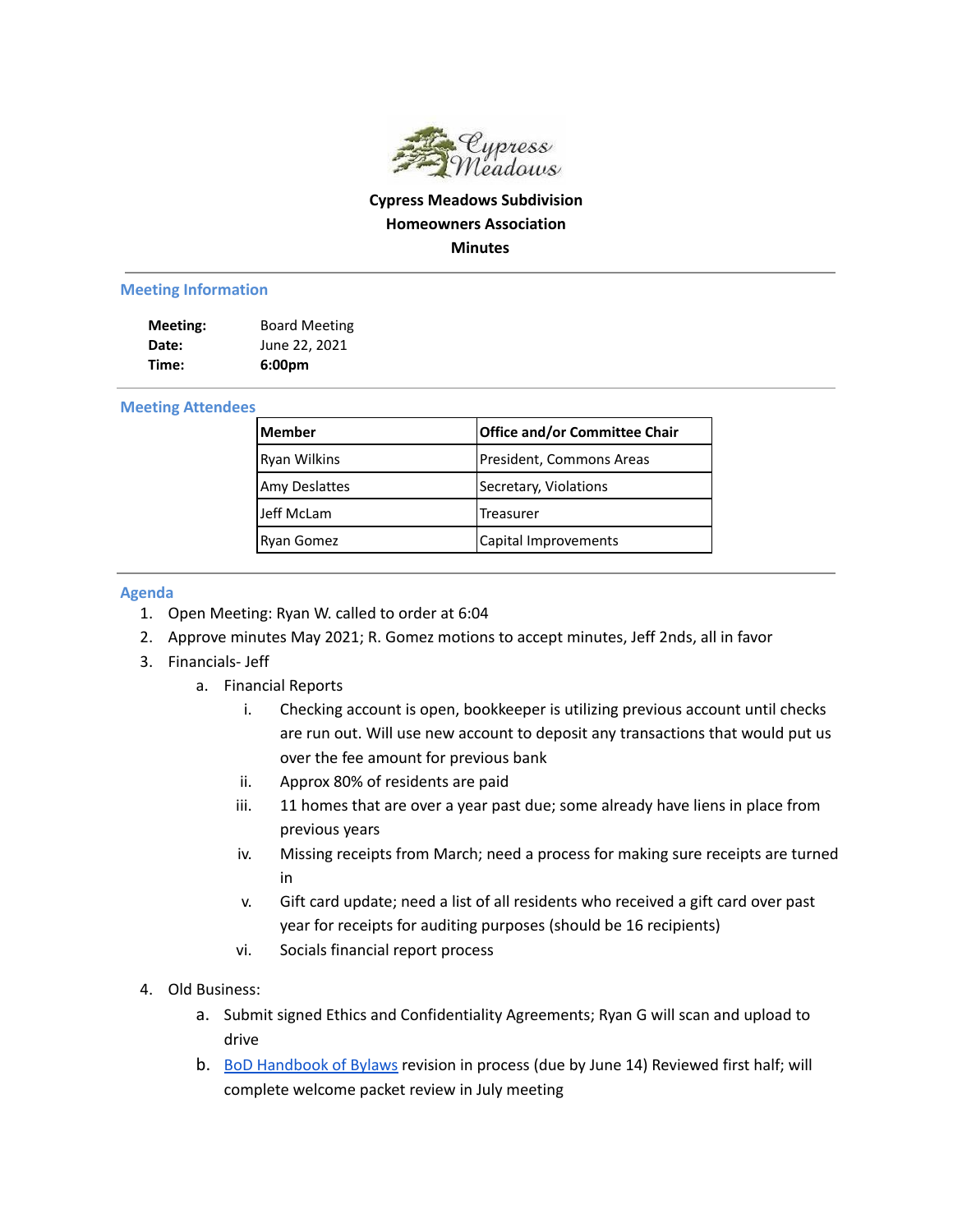- c. Update on placement of USPS mailbox at kiosk.
- d. Updates from developer
- 5. New Business
	- a. Bid Policy, Common Area Reservation policy, Appeals Policy, Violations, Elections procedure- will send to attorney for review and take action at next meeting
	- b. Reserve Study Acceptance; Amy motions to accept the study, Ryan W seconds, all in favor
	- c. Reserve Policy; Amy motions to put reserve policy in place, Ryan G seconds, all in favor
	- d. Open board position; advertise opening and solicit nomination forms by July 15.
- 6. Committee Reports
	- a. ACC
		- i. Approvals to review- Ryan W motions to accept, Ryan G 2nds.
			- 1. **Easy Rock- screened in patio**
			- 2. Birchview- patio cover extension
			- 3. Birchview- patio concrete extension
			- 4. **Easy Rock- patio cover extension**
			- 5. **Easy Rock- widen driveway**
			- 6. Birchview- change exterior colors
			- 7. Spring Cypress- soffit lighting
		- ii. Under Review
			- 1. 407 Birchview- mixed construction fence; Ryan G. will follow up
	- b. Capital Improvements- Ryan G
		- i. Playground Selection and benches (\$53,919.45) Amy motion to purchase, Ryan G seconds, all in favor
		- ii. Discuss layout of proposed amenity
		- iii. Discuss plan for swing set- outside of current budget, will revisit
		- iv. Discuss letter to the developer regarding property ownership; will get developer signature before construction begins.
	- c. Commons Areas- Ryan W
		- i. Updates
		- ii. Drainage on commons- City of Broussard will dig out ditches and will look at grade of drainage around common areas
		- iii. Tree update- meeting with arborist to determine if air spading is needed
		- iv. Brick wall at Birchview round-a-bout and erosion at Phase III walkway needs attention. Capital Improvements will review and determine needs and propose plan by November
	- d. Communications- Amy
		- i. Reminder email for social, suggest canceling if no interest in participation